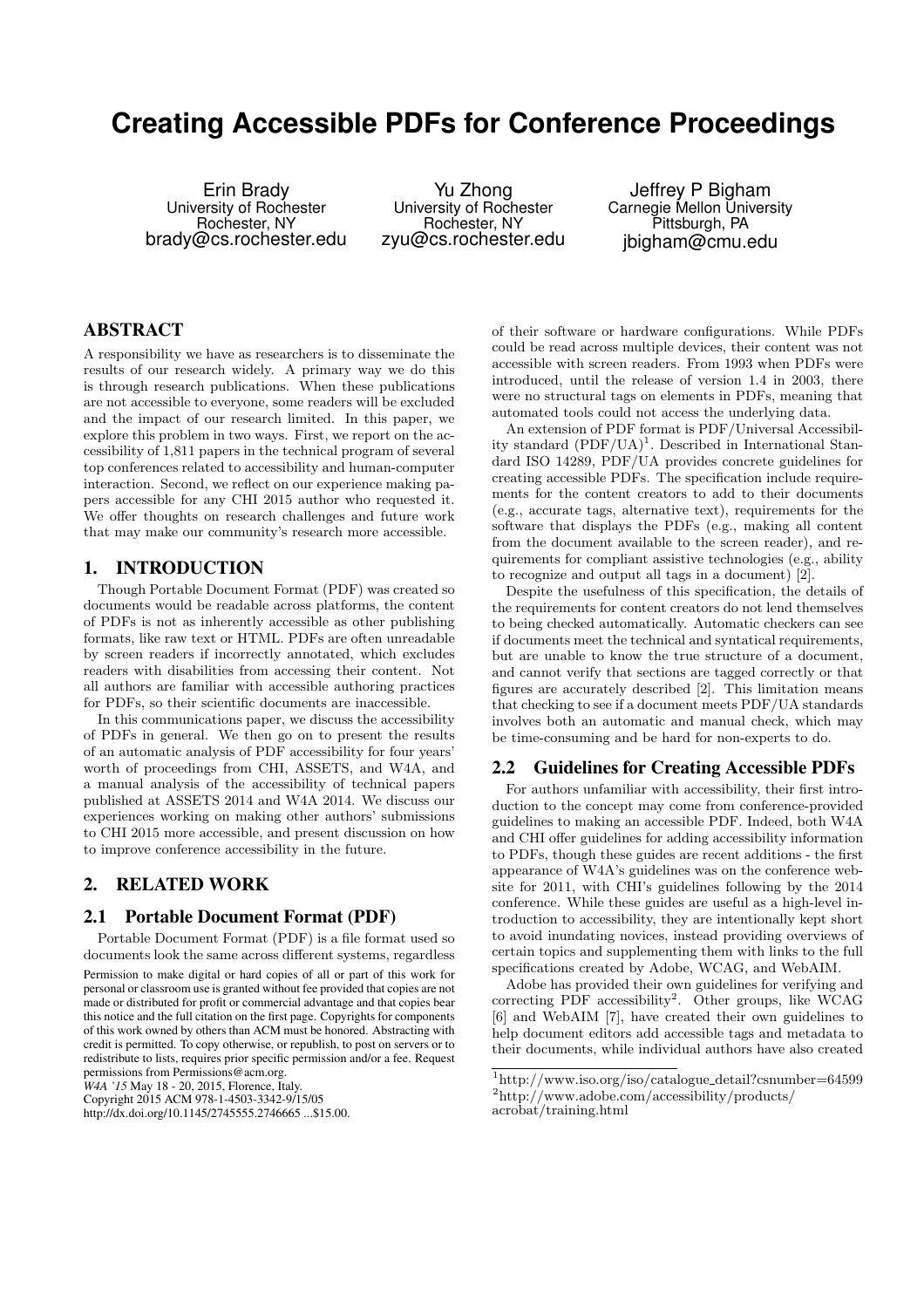digital books [5]. These guidelines are often complex and extremely detailed - the Adobe XI accessibility guidelines, when totaled, are 188 pages long, and McCall's digital book is over 800 pages. For a novice, this volume of information may be overwhelming.

## 2.3 Academic Research on PDF Accessibility

Outside of web-based guidelines, other research has looked at the accessibility of PDFs and the impact of inaccessible documents on screen reader users.

Hewson and Tonkin used automated tools to evaluate accessibility of a repository of academic documents and found that 10% of the documents had used PDF tags to provide structure [3]. However, to our knowledge our paper is the first to discuss PDF accessibility specifically within the context of ACM conferences.

Other work has examined how the accessibility of PDFs impact screen reader users. A study with 100 blind screen reader users found that inaccessible PDFs were one of the major causes of frustration when browsing the web [4]. Lazar et al. point out in the paper that the problem with PDFs is not a lack of solutions for accessibility problems in the format, but instead a lack of knowledge or prioritization of accessibility by content authors.

# 3. ACCESSIBILITY OF RECENT CONFER-ENCES

To examine the accessibility of recent conference proceedings, we performed a two-fold analysis: (i) a large-scale automated check for accessibility on 1811 papers from the last four years of W4A, ASSETS, and CHI conferences, and (ii) a manual examination of accessibility for 26 papers from last years' W4A and ASSETS conferences. This dual analysis is suggested by the PDF/UA compliance checks (Section 2.1).

## 3.1 Automated Accessibility Check

For the automated tests, we selected all the papers from 2011 to 2014's conferences of CHI, ASSETS, and W4A (both the technical and communications tracks). We generated metadata from the conference proceedings' PDFs using PDF Accessibility Checker<sup>3</sup>, a tool which allows easy access to the metadata generated by the accessibility process. Excluding a negligible number of files which failed to work with the Accessibility Checker, we had a collection of 1811 PDFs.

Using metadata from the PDFs, we were able to perform automated checks to see if papers were tagged at all, if any structural tags were present (specifically, H1 and H2 tags, which all conference-format papers should use), and if the document's language was specified as English. These elements of accessibility, specifically whether documents have been tagged or not, are among the simplest indicators of a document's accessibility. We did not perform any checking of the correctness of the tags in this analysis - for example, the presence of an H1 tag does not mean that the tag is used on the title of the document. Instead, this type of analysis was reserved for the manual accessibility check (Section 3.2).

The results of the automated accessibility check we performed are available in Tables 1, 2, 3, and 4. Each conference shows a different trend in accessibility of the proceedings. CHI has slowly increased in having documents tagged from

2011 to 2014, but even in 2014 only a quarter of the documents were tagged. ASSETS, which in 2011 and 2012 had extremely high rates of document tagging, has now slightly decreased from a high of 92% of documents being tagged in 2012 to only 71% in 2011. This may be the result of the growth of the ASSETS community, as new researchers join who are less familiar with how to make their documents accessible. W4A has greatly improved, going from having no tagged documents in 2011 (the year the guidelines were introduced) to 100% tagging over both communications and technical papers last year.

## 3.2 Manual Accessibility Check

After running automated tests, we examined the accessibility of papers from the W4A technical track and from ASSETS manually, in order to determine how well the automated accessibility represents the true accessibility of the documents. We hoped that these papers would be the most accessible, given that they come from communities of researchers who care about accessibility. We performed this analysis only on papers which had tags present, as the absence of tags would also mean the absence of most of the remaining accessibility indicators.

We limited our analysis to the W4A and ASSETS papers from 2014 to make this analysis feasible while still being able to get a sense of the accessibility of papers from communities where people are familiar with accessibility. Using only the papers from these conferences that were tagged, we analyzed 26 papers (20 ASSETS papers and 6 W4A technical papers).

We began by running a full accessibility check in Adobe Acrobat on each paper. The accessibility check passed for 16 (61.5%) of the papers. This check, recommended as one of the first things to perform by almost all PDF accessibility guides, can catch typical accessibility problems - that a document has not been tagged, images without alternative text, or missing tab order for the page.

73.1% of papers had alternative text for all figures provided, and 84.6% had the proper tab order specified. These high levels of compliance indicate that most authors understand the importance of this accessible information or navigation aids, and will take the time to add them in. However the use of structural tags was haphazard - for example, only 11.5% of papers had the title tagged with an H1. This shows that, while documents may appear accessible due to the presence of tags, they are not always correctly applied, and thus cannot be used as a good indicator of accessibility.

## 4. MAKING CHI 2015 MORE ACCESSIBLE

As part of our exploration of the accessibility of PDFs, a group of us volunteered to make the camera-ready versions of technical papers for authors<sup>4</sup>. Authors were asked to email us their PDFs and we promised to email them back quickly with an accessible version. We wanted authors to feel free to send us their papers without worry of confidentiality, and so we promised to delete these papers after making them accessible - instead, we discuss below overall themes observed during the tagging process. Overall, we processed 25 PDFs during the first two weeks of January 2015.

While the process of making other people's documents accessible was unfamiliar to us, it quickly became routine. Structural tags are evident from the formatting used in ACM

<sup>3</sup>https://github.com/pdfae/PDFAInspector

<sup>4</sup>http://accessibility.cs.cmu.edu/chi2015/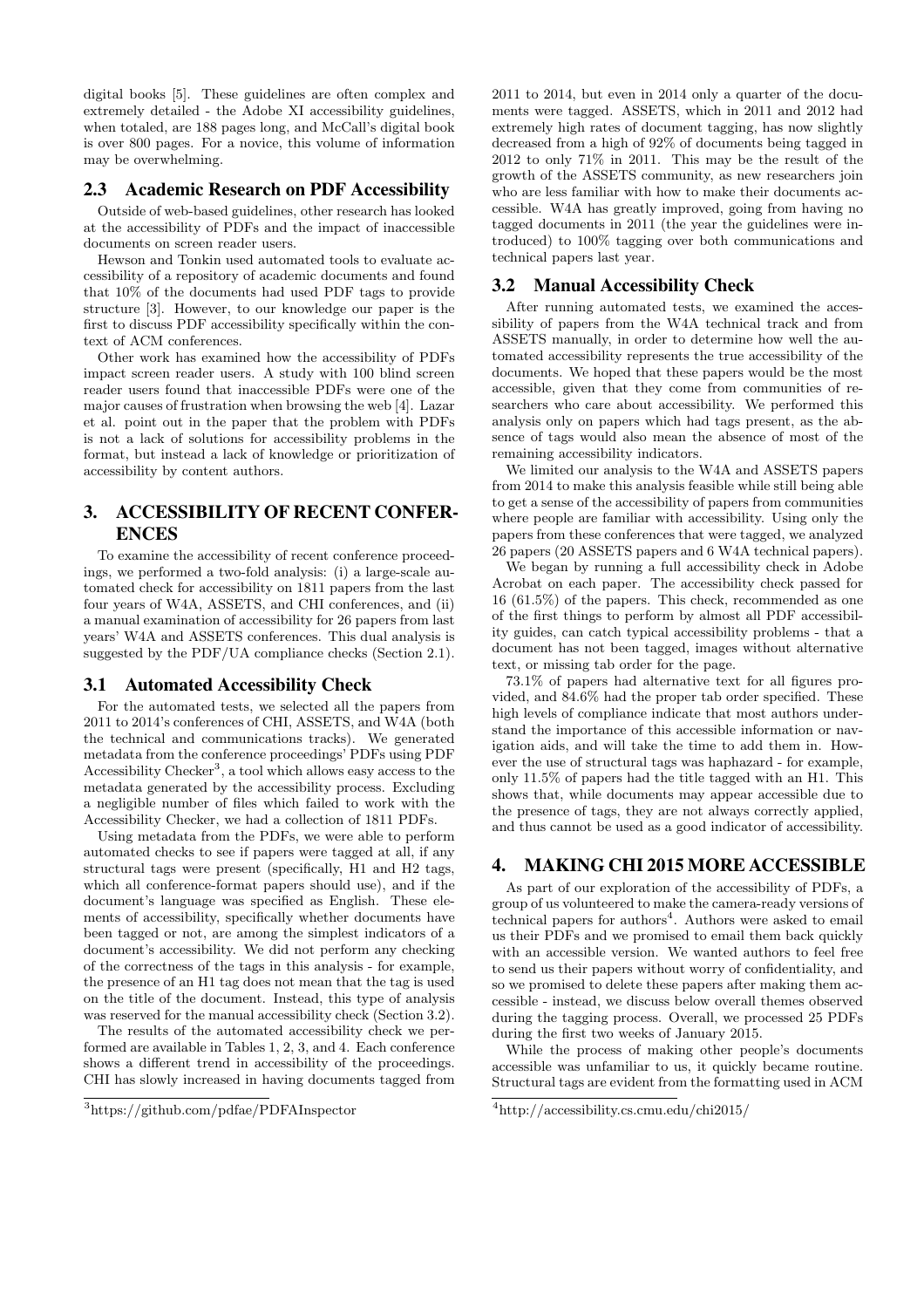| Accessibility Features of Conference Proceedings from 2014 |                                          |          |              |                    |
|------------------------------------------------------------|------------------------------------------|----------|--------------|--------------------|
| Conference                                                 | $\#$ Papers and Notes   Documents Tagged |          | Heading Tags | Language Specified |
| CHI                                                        | 459                                      | $26.8\%$ | 23.3%        | $10.9\%$           |
| <b>ASSETS</b>                                              | 28                                       | 71.4\%   | 64.3%        | 35.7%              |
| W <sub>4</sub> A (technical)                               |                                          | $100\%$  | $100\%$      | 83.3%              |
| W4A<br>(communications)                                    | 18                                       | $100\%$  | 77.8%        | 77.8%              |

Table 1: Results of the automatic accessibility check for conference proceedings from 2014.

| Accessibility Features of Conference Proceedings from 2013 |                                          |          |              |                    |
|------------------------------------------------------------|------------------------------------------|----------|--------------|--------------------|
| <i>Conference</i>                                          | $\#$ Papers and Notes   Documents Tagged |          | Heading Tags | Language Specified |
| CHI                                                        | 393                                      | 20.6%    | 19.3%        | $0.3\%$            |
| <b>ASSETS</b>                                              | 23                                       | 78.3     | $60.9\%$     | 34.8%              |
| W <sub>4</sub> A (technical)                               |                                          | $50.0\%$ | $50.0\%$     | 33.3%              |
| W <sub>4</sub> A (communications)                          | 15                                       | 53.3%    | 46.7%        | 33.3%              |

Table 2: Results of the automatic accessibility check for conference proceedings from 2013.

| Accessibility Features of Conference Proceedings from 2012 |                                                      |         |                     |                    |
|------------------------------------------------------------|------------------------------------------------------|---------|---------------------|--------------------|
| Conference                                                 | $\vert \#$ Papers and Notes $\vert$ Documents Tagged |         | <i>Heading Tags</i> | Language Specified |
| CHI                                                        | 369                                                  | 17.1%   | $16.5\%$            | $0.0\%$            |
| <b>ASSETS</b>                                              | 24                                                   | 91.7%   | 83.3%               | 53.8%              |
| W <sub>4</sub> A (technical)                               |                                                      | $0.0\%$ | $0.0\%$             | $0.0\%$            |
| W <sub>4</sub> A (communications)                          | 14                                                   | $7.1\%$ | $7.1\%$             | 7.1%               |

Table 3: Results of the automatic accessibility check for conference proceedings from 2012.

| Accessibility Features of Conference Proceedings from 2011 |                                                      |         |                     |                    |
|------------------------------------------------------------|------------------------------------------------------|---------|---------------------|--------------------|
| Conference                                                 | $\vert \#$ Papers and Notes $\vert$ Documents Tagged |         | <i>Heading Tags</i> | Language Specified |
| CHI                                                        | 409                                                  | $9.3\%$ | $7.8\%$             | $0.0\%$            |
| ASSETS                                                     | 23                                                   | 91.3%   | 82.6%               | 43.5%              |
| W <sub>4</sub> A (technical)                               |                                                      | $0.0\%$ | $0.0\%$             | $0.0\%$            |
| W <sub>4</sub> A (communications)                          | 12                                                   | 0.0%    | $0.0\%$             | $0.0\%$            |

Table 4: Results of the automatic accessibility check for conference proceedings from 2011.